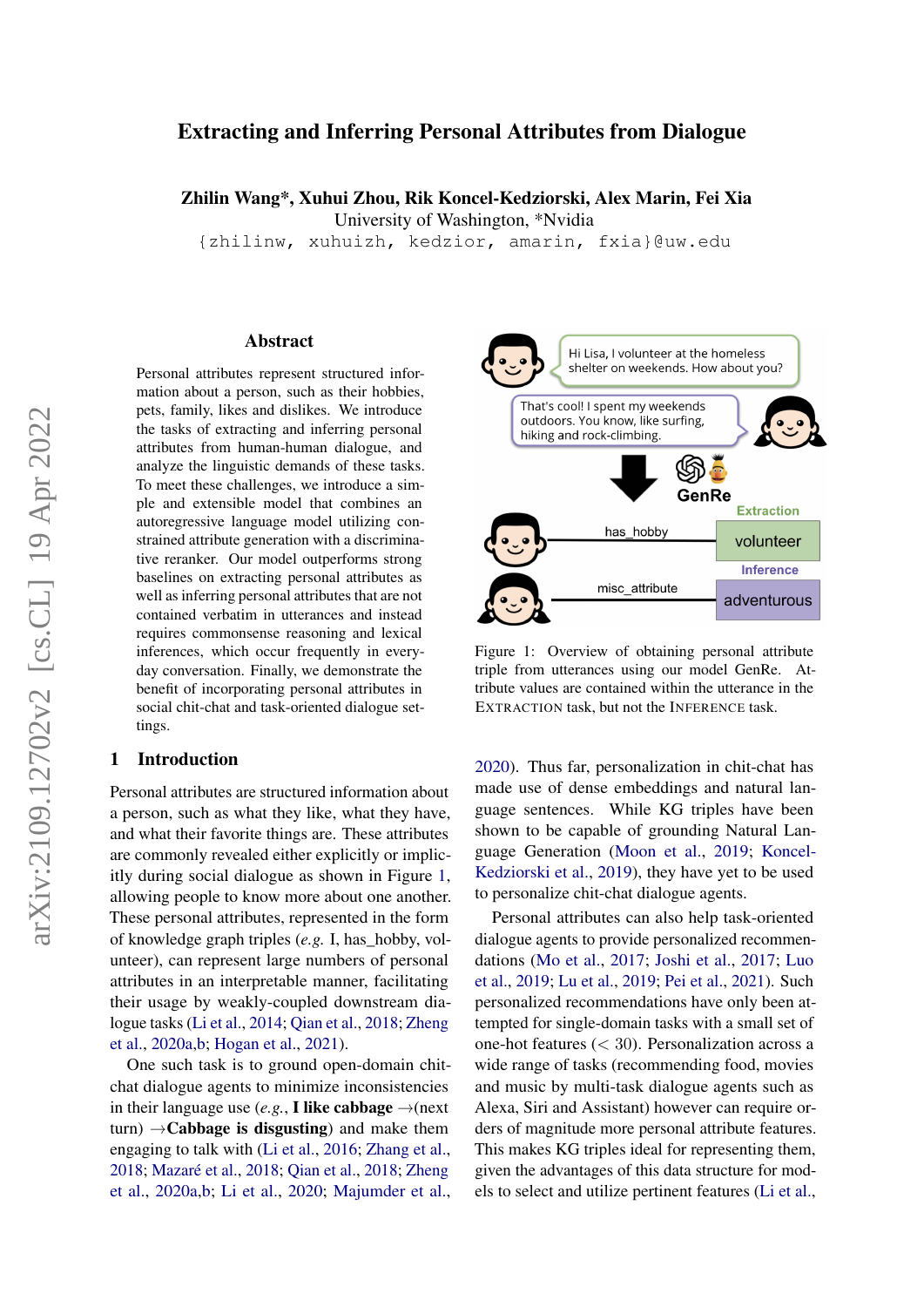#### [2014;](#page-8-0) [Hogan et al.,](#page-8-1) [2021\)](#page-8-1).

Based on these advantages, we investigate how personal attributes can be predicted from dialogue. An important bottleneck for this step lies in the poor coverage of relevant personal attributes in existing labeled datasets. Therefore, we introduce two new tasks for identifying personal attributes in Section [2.](#page-1-0) As shown in Figure [1,](#page-0-0) the EXTRACTION task requires determining which phrase in an utterance indicate a personal attribute, while the INFERENCE task adds further challenge by requiring models to predict personal attributes that are not explicitly stated verbatim in utterances. This is common in conversational settings, where people express personal attributes using a variety of semantically related words or imply them using commonsense reasoning. We analyze how these factors allow personal attributes to be linked to utterances that express them.

To tackle these tasks, we propose a simple yet extensible model, GenRe, in Section [3.](#page-3-0) GenRe combines a constrained attribute generation model (that is flexible to accommodate attributes not found verbatim in utterances) with a discriminative reranker (that can contrast between highly similar candidates). Our experiments in Section [4](#page-4-0) suggest that such design allows our model to outperform strong baseline models on both the EXTRACTION and INFERENCE tasks. Subsequently in Section [5,](#page-5-0) detailed ablation studies demonstrate the value of our model components while further analysis identifies future areas for improvement.

Finally in Section [6,](#page-5-1) we show how personal attributes in the form of KG triples can improve the personalization of open-domain social chit-chat agents as well as task-oriented dialogue agents. In the former case, personal attributes can be utilized to improve chat-bot consistency on the PersonaChat task [\(Zhang et al.,](#page-10-2) [2018\)](#page-10-2). In the latter case, we suggest how our personal attributes can support personalization in multi-task, task-oriented dialogue settings.

## <span id="page-1-0"></span>2 Personal Attribute Tasks

Based on the usefulness of personal attributes for dialogue personalization, we propose the task of obtaining personal attributes from natural language sentences. We first explain how we formulate two complementary tasks from DialogNLI data and then formally define our tasks. Finally, we analyze the task datasets to gather insights into the

linguistic phenomena that our tasks involve.

#### 2.1 Source of Personal Attributes

DialogNLI [\(Welleck et al.,](#page-9-5) [2019\)](#page-9-5) contains samples of PersonaChat utterances [\(Zhang et al.,](#page-10-2) [2018\)](#page-10-2) in English, each paired with a manually annotated personal attribute triple. Each triple consists of a head entity, a relation, and a tail entity. These triples were initially annotated to identify entailing, contradicting and neutral statements within the PersonaChat corpus. For instance, a statement labelled with (I, [favorite\_color], blue) will contradict with another statement labelled with (I, [favorite\_color], green). The three largest groups of relations are: a.  $has\_X$  (where  $X = hobby$ , *vehicle, pet*) b. *favourite\_Y* (where Y = *activity, color, music*) c. *like\_Z* (where  $Z = read$ , *drink*, *movie*).

#### <span id="page-1-1"></span>2.2 Extraction and Inference Tasks

By re-purposing the DialogNLI dataset, our tasks seek to extract these personal attribute triples from their paired utterances. We first used a script that obtains pairs of personal triples and utterances. Next, we combined relations with similar meanings such as *like\_food* and *favourite\_food* and removed under-specified relations such as *favourite, have* and *others*. Finally, we removed invalid samples with triples containing *None* or *<blank>* and removed prefix numbers of tail entities (*e.g.* 11 dogs), since the quantity is not important for our investigation.

We formulate two tasks by partitioning the DialogNLI dataset into two non-overlapping subsets. Here, each sample refers to a sentence paired with an annotated triple. Train/dev/test splits follow DialogNLI, with descriptive statistics shown in Table [1.](#page-2-0) The dataset for the EXTRACTION task contains samples in which both the head and tail entities are spans inside the paired sentence. An example is (I, [has\_profession], receptionist) from the sentence "I work as a receptionist in my day job". We formulate the EXTRACTION task in a similar way to existing Relation Extraction tasks such as ACE05 [\(Wadden et al.,](#page-9-6) [2019\)](#page-9-6) and NYT24 [\(Nayak and Ng,](#page-9-7) [2020\)](#page-9-7). This allows us to apply modeling lessons learned from Relation Extraction.

The complementary set is the dataset for the IN-FERENCE task, for which the head entity and/or the tail entity cannot be found as spans within the paired sentence. This is important in real-world conversations because people do not always express their personal attributes explicitly and instead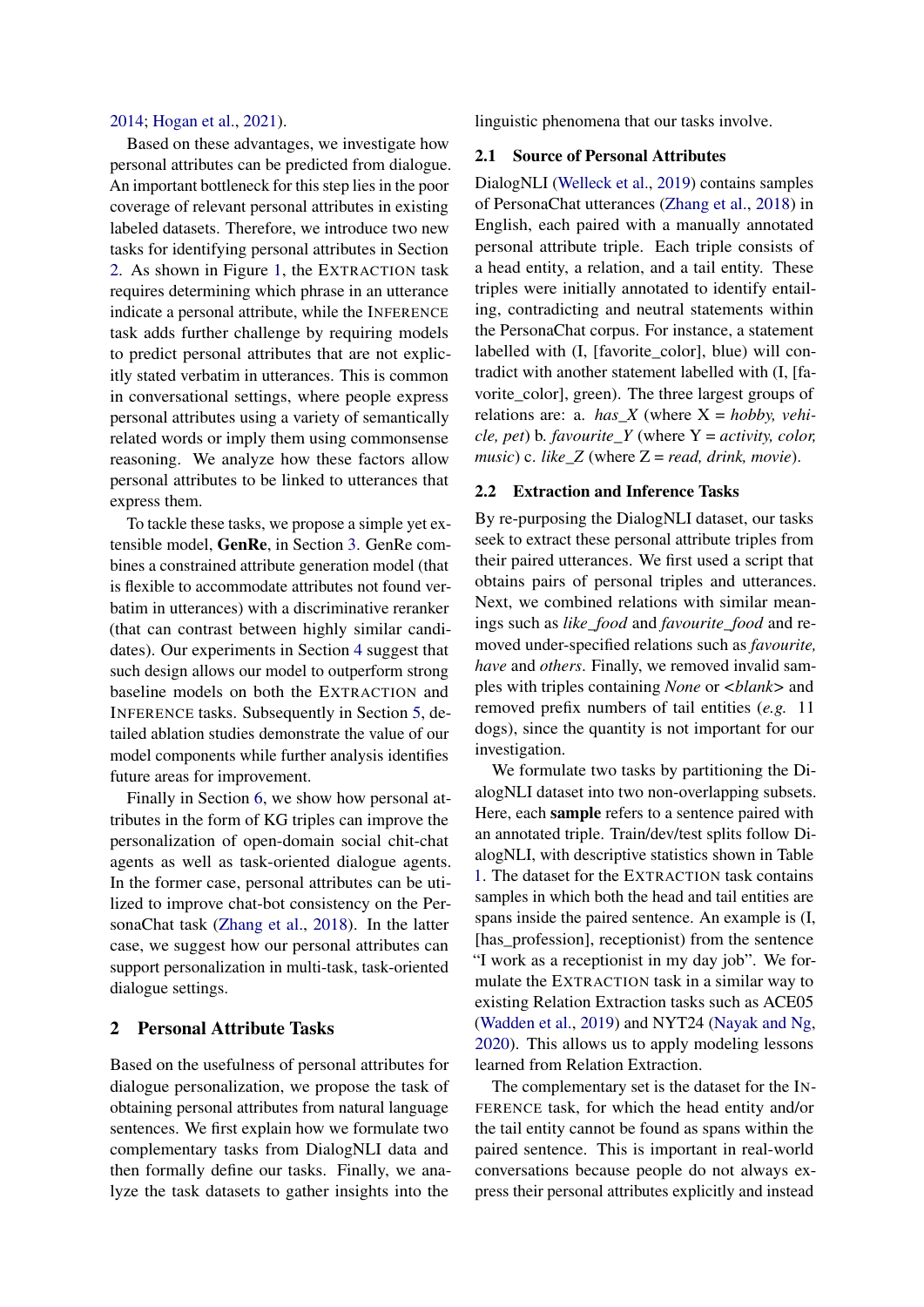<span id="page-2-0"></span>

|                        | <b>EXTRACTION</b> | <b>INFERENCE</b> |
|------------------------|-------------------|------------------|
| <b>Samples</b>         |                   |                  |
| train                  | 22911             | 25328            |
| dev.                   | 2676              | 2658             |
| test                   | 2746              | 2452             |
| <b>Unique elements</b> |                   |                  |
| head entities          | 88                | 109              |
| relations              | 39                | 39               |
| tail entities          | 2381              | 2522             |
| Avg. words             |                   |                  |
| head entities          | 1.03              | 1.08             |
| relations              | 1.00              | 1.00             |
| tail entities          | 1.20              | 1.28             |
| sentences              | 12.9              | 12.2             |

Table 1: Statistics of the dataset for the two tasks.

use paraphrasing and commonsense reasoning to do so. An example of a paraphrased triple is (I, [physical\_attribute], tall) from the sentence "I am in the 99th height percentile", while one based on commonsense reasoning is (I, [want\_job], umpire) from the sentence "my ultimate goal would be calling a ball game".

The INFERENCE task is posed as a challenging version of the EXTRACTION task that tests models' ability to identify pertinent information in sentences and then make commonsense inferences/paraphrases based on such information. An existing task has sought to predict personal attributes that are not always explicitly found within sentences [\(Wu et al.,](#page-10-3) [2019\)](#page-10-3). However, it did not distinguish between personal attributes that can be explicitly found within sentences (*i.e.* EXTRAC-TION) from those that cannot (*i.e.* INFERENCE) . We believe that, given that the inherent difficulty of identifying the two types of personal attributes are greatly different, it is helpful to pose them as two separate tasks. In this way, the research community can first aim for an adequate performance on the simpler task before applying lessons to make progress at the more challenging task. This is also the first time that personal attributes that are not explicitly contained in sentences are shown to be derivable from words in the sentence using commonsense/lexical inferences.

## 2.3 Formal Task Definition

Given a sentence  $S$ , we want to obtain a personalattribute triple in the form of (**head entity,**

<span id="page-2-3"></span>

Figure 2: Bar plot for 10 most common dependency role labels of tail entities within sentences

**relation, tail entity**). The relation must belong to a set of 39 predefined relations. In the EXTRACTION subset, the head entity and tail entity are spans within S. Conversely, in the INFERENCE subset, the head entity and/or the tail entity cannot be found as spans within S.

#### 2.4 Dataset Analysis

We analyze the datasets to obtain insights into how the tasks can be approached. Because the majority of head entities (93.3%) are simply the word "I", our analysis will focus on tail entities.

Dataset for the EXTRACTION task We use dependency parses of sentences to understand the relationship between words within tail entities and the sentence ROOT. Dependency parsing was chosen because it is a well-studied syntactic task [\(Nivre](#page-9-8) [et al.,](#page-9-8) [2016\)](#page-9-8) and previously used for the relation extraction task [\(Zhang et al.,](#page-10-4) [2017\)](#page-10-4). Dependency parses and labels associated with each dependent word were identified using a pre-trained transformer model from  $spaCy$ .<sup>[1](#page-2-1)</sup> The parser was trained on data annotated with the ClearNLP dependency schema that is similar to Universal Dependencies [\(Nivre et al.,](#page-9-8) [2016\)](#page-9-8).[2](#page-2-2)

As shown in Figure [2,](#page-2-3) objects of prepositions (pobj) and direct objects (dobj) each comprise 17.5% of tail entities, followed by compound words (compound), attributes (attr) and adjectival complements (acomp), plus 138 other long-tail labels. The range of grammatical roles as well as the fact that one third of tail entities do not involve nouns

<span id="page-2-1"></span><sup>1</sup> https://spacy.io/

<span id="page-2-2"></span><sup>2</sup> https://github.com/clir/clearnlp-

guidelines/blob/master/md/specifications/dependency\_labels.md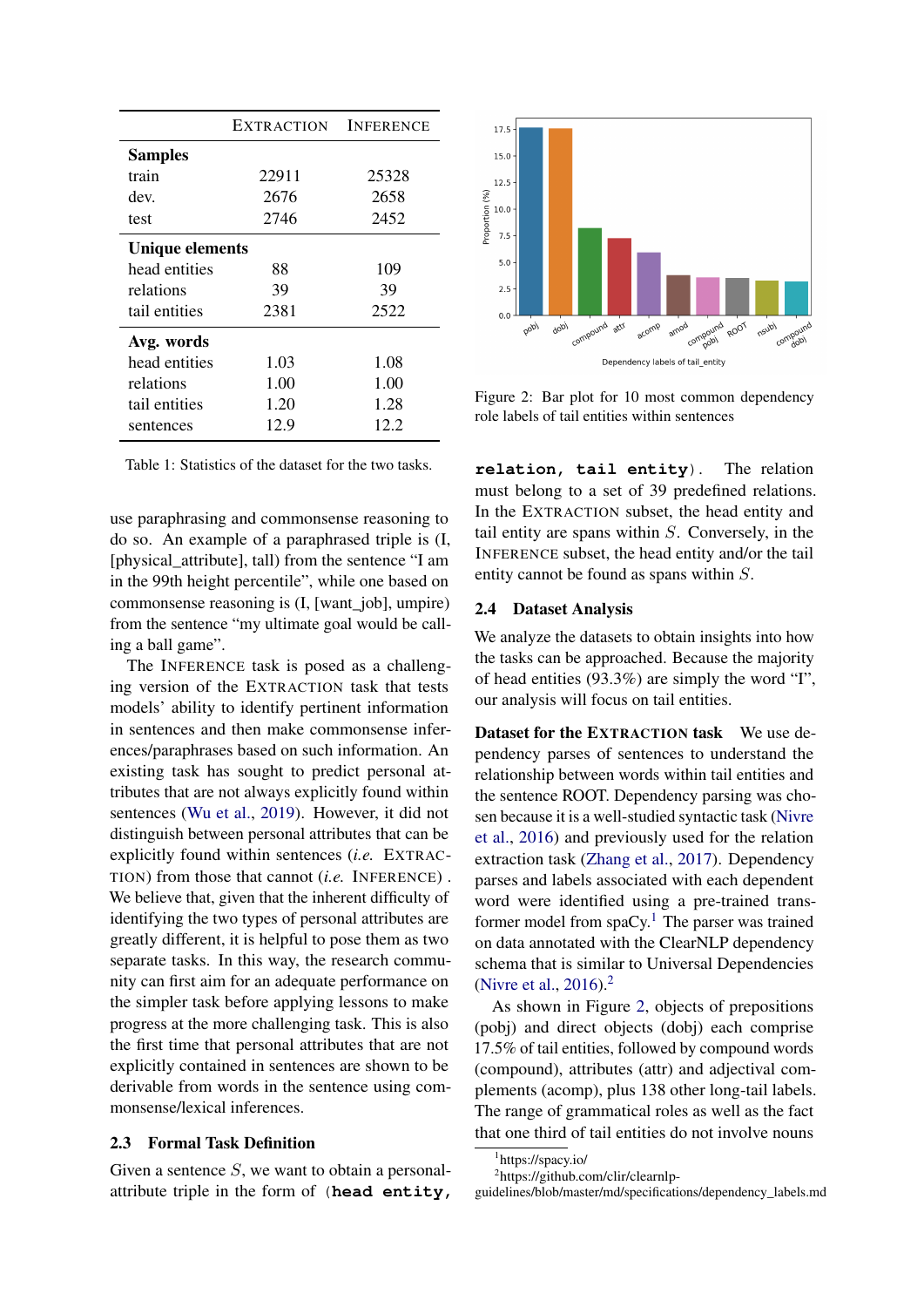<span id="page-3-1"></span>

| <b>Transformation</b> | <b>Example</b>                       | $\mathcal{O}_\mathcal{D}$ |
|-----------------------|--------------------------------------|---------------------------|
|                       | $(sentence \rightarrow tail entity)$ |                           |
| ConceptNet_related    | mother $\rightarrow$ female          | 71.3                      |
| ConceptNet_connect    | wife $\rightarrow$ married           | 56.8                      |
| WordNet_synonym       | outside $\rightarrow$ outdoors       | 39.5                      |
| WordNet_hypernym      | $drum \rightarrow$ instrument        | 5.04                      |
| WordNet_hyponym       | felines $\rightarrow$ cats           | 4.17                      |
| Same_stem             | swimming $\rightarrow$ swim          | 43.3                      |

Table 2: Proportion  $(\%)$  of tail entities that can be related to sentence words after applying each transformation.

(see Figure in Section [A.2\)](#page-11-0) also suggest that the tail entities in our dataset go beyond proper nouns, which are what many Relation Extraction datasets (*e.g.*, ACE05 and NYT24) are mainly concerned with. Such diversity in grammatical roles played by tail entities means that approaches based on rulebased extraction, parsing or named entity recognition alone are unlikely to be successful in the EXTRACTION task.

Dataset for the INFERENCE task A qualitative inspection of the dataset showed that inferences can be made on the basis of semantically-related words and commonsense inferences, as shown in examples discussed in Section [2.2.](#page-1-1) To better understand how tail entities can be inferred from the sentence in the INFERENCE subset, we analyze the relationship between words in the tail entity and words in the sentence. 79.2% of tail entities cannot be directly identified in the sentence. We performed a few transformations to identify potential links between the tail entity and the sentence. *Concept-Net\_connect* refers to words with highest-weighted edges on ConceptNet to sentence words while *ConceptNet\_related* refers to words that have closest embedding distances to sentence words. Details of their preparation are in Appendix [A.3.](#page-11-1) As in Table [2,](#page-3-1) our analysis shows that a model that can perform well on the INFERENCE task requiring both Word-Net semantic knowledge [\(Fellbaum,](#page-8-9) [1998\)](#page-8-9) as well as ConceptNet commonsense knowledge [\(Speer](#page-9-9) [et al.,](#page-9-9) [2017\)](#page-9-9).

# <span id="page-3-0"></span>3 GenRe

This section proposes GenRe, a model that uses a unified architecture for both the EXTRACTION and the INFERENCE tasks. We use a simple and extensible generator-reranker framework to address the

needs of the two tasks. On one hand, a generative model is necessary because head and/or tail entities cannot be directly extracted from the sentence for the INFERENCE dataset. On the other hand, preliminary experiments using a Generator in isolation showed that a large proportion of correct triples are among the top-k - but not top-1 - outputs. A Reranker can be used to select the most likely triple among the top-k candidate triples, leading to a large improvement in performance (see Table [4\)](#page-5-2).

#### 3.1 Generator

We use an autoregressive language model (GPT-2 small) as our Generator because its extensive pretraining is useful in generating syntactically and semantically coherent entities. The small model was chosen to keep model size similar to baselines. We finetune this model to predict a personal attribute triple occurring in a given input sentence. Specifically, we treat the flattened triples as targets to be predicted using the original sentence as context. The triple is formatted with control tokens to distinguish the head entity, relation, and tail entity as follows:

 $\mathbf{y} =$  [HEAD],  $t_{1:m}^{head}$ , [RELN],  $t^{relu}$ , [TAIL],  $t_{1:k}^{tail}$ where {[HEAD],[RELN], [TAIL]} are control tokens,  $t_{1:m}^{head}$  is the head entity (a sequence of length *m*),  $t^{reln}$  is a relation, and  $t^{tail}_{1:k}$  is the tail entity.

During evaluation, we are given a sentence as context and seek to generate a personal attribute triple in the flattened format as above. To reduce the search space, we adopt a constrained generation approach. Specifically, after the [RELN] token, only one of 39 predefined relations can be generated, and so the output probability of all other tokens is set to 0. After the [TAIL] token, all output tokens not appearing in the input sentence will have zeroed probabilities in the EXTRACTION task. Conversely for the INFERENCE task, the only allowed output tokens after the [TAIL] token are those which have appeared following the predicted relation in the training data. For example, tail entities that can be generated with a [physical\_attribute] relation include "short", "skinny" or "wears glasses", as these examples occur in the training data. We imposed this restriction to prevent the model from hallucinating attributes that are not associated to the predicted relation (such as "dog" with [physical\_attribute]). Despite limiting the model's ability to generate novel but compatible tail entities (and thereby upper-bounding maximum possible recall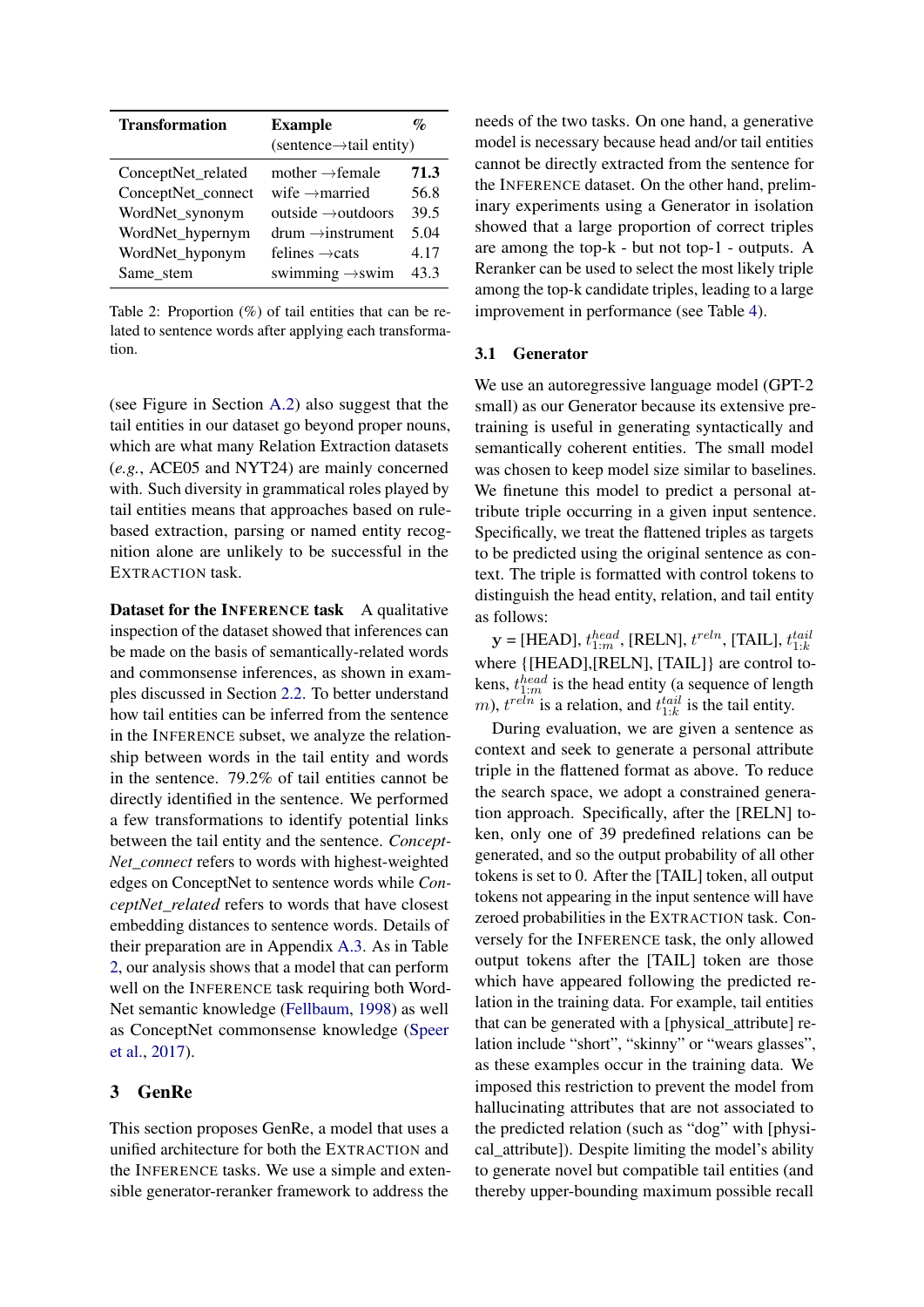to 75.7%), this approach helped to improve model performance overall. Implementation details are in Appendix [A.4.](#page-11-2)

# 3.2 Reranker

We use BERT-base as the Reranker because its bidirectionality allows tail tokens to influence the choice of relation tokens. Furthermore, BERT has demonstrated the best commonsense understanding among pre-trained language models [\(Petroni et al.,](#page-9-10) [2019;](#page-9-10) [Zhou et al.,](#page-10-5) [2020\)](#page-10-5). These benefits have led to many relation extraction models using BERT as part of the pipeline [\(Wadden et al.,](#page-9-6) [2019;](#page-9-6) [Yu et al.,](#page-10-6) [2020;](#page-10-6) [Ye et al.,](#page-10-7) [2021\)](#page-10-7).

For each  $S$ , we obtain the  $L$  most likely sequences using the Generator, including the context sentence. Each sequence is labelled as correct or incorrect based on whether the predicted triple (head entity, relation, tail entity) matches exactly the ground-truth triple. Incorrect sequences serve as challenging negative samples for the Reranker because they are extremely similar to the correct sequence since they were generated together. We finetune a BERT model with a binary cross-entropy loss function to classify whether sequences are correct. During inference, we select the sequence with the highest likelihood of being correct as our predicted sequence. We set  $L$  to 10 in all experiments. Implementation details are in Appendix [A.5.](#page-11-3)

# <span id="page-4-0"></span>4 Experiments

We first explain the metrics used in the experiments. Next, we introduce the baseline models. Finally, we examine how GenRe compares to baseline models to understand its advantages.

### 4.1 Metrics

Micro-averaged Precision/Recall/F1 were calculated following [Nayak and Ng](#page-9-7) [\(2020\)](#page-9-7), in which a sample is considered correct only when all three elements (head\_entity, relation and tail entity) are resolved correctly. We chose these metrics because we are interested in the proportion of all predicted personal attributes that have been correctly identified (precision) and of all ground truth personal attributes (recall). F1 is considered as an aggregate metric for precision and recall.

### 4.2 Baseline Models

Generative models can be used for both the EX-TRACTION and the INFERENCE tasks.

WDec is an encoder-decoder model that achieved state-of-the-art performance in the NYT24 and NYT29 tasks [\(Nayak and Ng,](#page-9-7) [2020\)](#page-9-7). The encoder is a Bi-LSTM, while the decoder is an LSTM with attention over encoder states. An optional copy mechanism can be used: when used, the decoder will only generate tokens found in the original sentence. The copy mechanism was used on the EXTRACTION dataset but not on the INFER-ENCE dataset (given their better empirical performance).

GPT2 is an autoregressive language model that we build GenRe on. We use the same configuration as in GenRe.

Extractive models can be used only for the EX-TRACTION task, because they select for head and tail entities from the original sentence.

DyGIE++ is a RoBERTa-based model that achieved state-of-the-art performance in multiple relation extraction tasks including ACE05 [\(Wad](#page-9-6)[den et al.,](#page-9-6) [2019\)](#page-9-6). It first extracts spans within the original sentence as head and tail entities. Then, it pairs up these entities with a relation and passes them through a graph neural network, with the head and tail entities as the nodes, and relations as the edges. This allows information flow between related entities before passing the triple through a classifier.

PNDec is an Encoder-Decoder model that achieved close to SOTA performance in NYT24 and NYT29 [\(Nayak and Ng,](#page-9-7) [2020\)](#page-9-7). It uses the same encoder as WDec but uses a pointer network to identify head and tail entities from the original sentence, which it pairs with possible relation tokens to form a triple that is subsequently classified.

All baseline models were trained on our datasets using their suggested hyper-parameters.

### 4.3 Model Results

The top-performing baseline models on the EX-TRACTION dataset are the extractive models, which select spans within the sentence and classify whether an entire triple is likely to be correct. Because there are only a small number of spans within the sentence, this approach can effectively limit its search space. On the other hand, extractive models cannot solve the INFERENCE task, because the underlying assumption that head and tail entities must be found within the sentence does not hold. Conversely, generative models perform more poorly on the Extraction task but are capable on the INFER-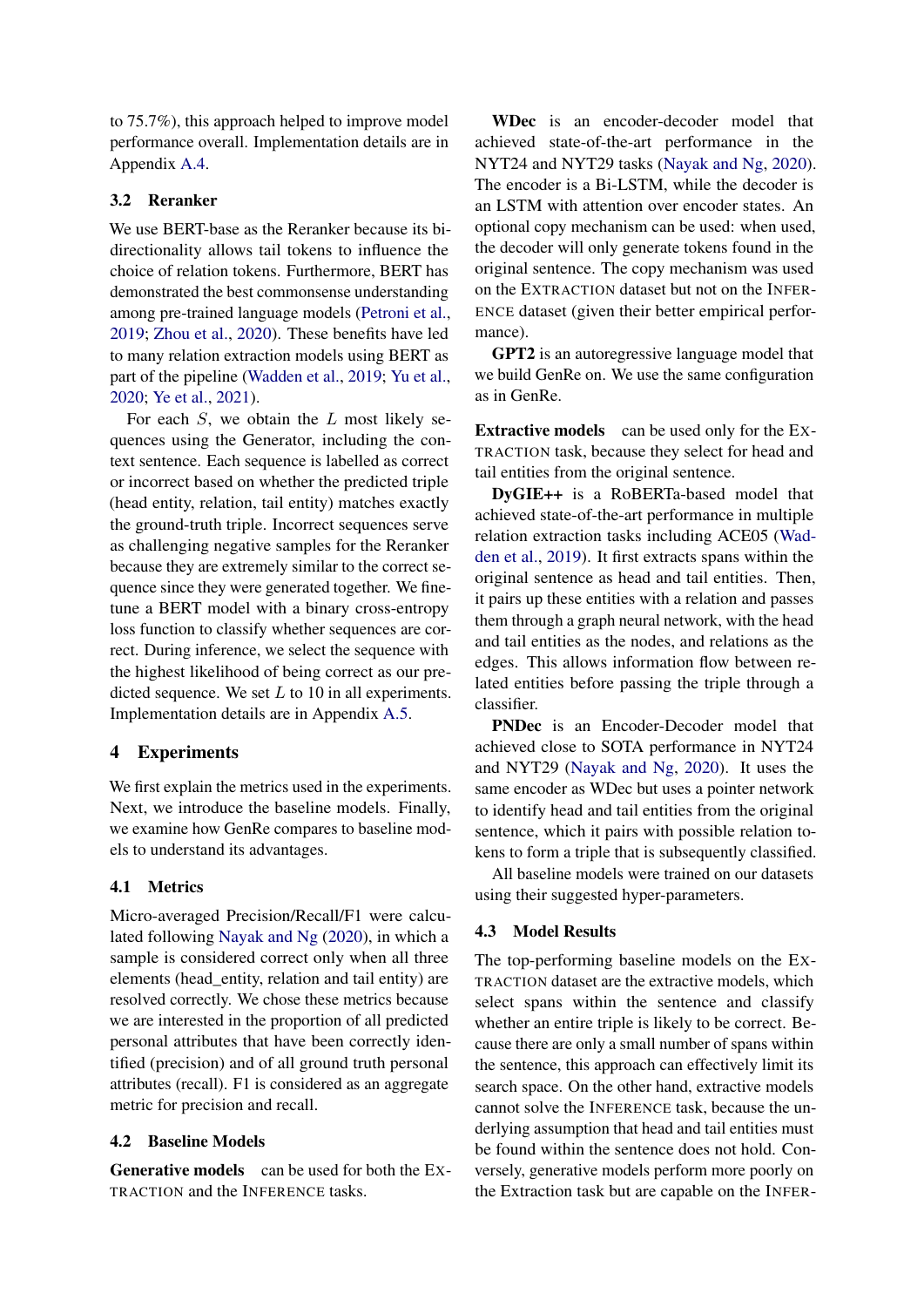|                  |      | <b>EXTRACTION</b> |        |      | <b>INFERENCE</b> |      |
|------------------|------|-------------------|--------|------|------------------|------|
|                  | P    | R                 | F1     | P    | R                | F1   |
| <b>GenRe</b>     | 68.0 | 52.4 59.2         |        |      | 46.5 35.4        | 39.2 |
| Generative       |      |                   |        |      |                  |      |
| WDec             | 57.0 | 49.0              | 52.7   | 33.6 | 34.7             | 34.1 |
| GPT <sub>2</sub> | 50.9 | 31.1              | - 38.6 |      | 31.3 17.3        | 22.3 |
| Extractive       |      |                   |        |      |                  |      |
| $DVGIE++$        | 60.8 | 50.9              | 55.3   |      |                  |      |
| <b>PNDec</b>     | 63.1 | 49.5              | 55.5   |      |                  |      |

Table 3: Performance on the test set. GenRe has significantly higher mean F1 than all baseline models with 5 runs based on a two-tailed t-test ( $p < 0.05$ ).

ENCE task. This is because generation happens in a left-to-right manner, meaning that some elements of the triple have to be generated without knowing what the other elements are. Our approach of linking a Generative model with a BERT-base Reranker (akin to models used by Extractive approaches) combines the best of both worlds. Not only does it perform well on the Extraction task ( $\geq$ 3.7 F1 points over baselines), it also excels on the Inference task ( $\geq$  5.1 F1 points over baselines).

## <span id="page-5-0"></span>5 Analysis

We first conduct an ablation study to better understand the contribution of constrained generation and the Reranker, by measuring the performance of our model when each component is removed. Then, we seek to understand how errors are made on predicted personal attribute relations to identify future areas of improvement.

## 5.1 Ablation Study

Table [4](#page-5-2) shows that both the Reranker and constrained generation contribute to the performance of GenRe. In particular, the constrained generation plays a larger role on the EXTRACTION dataset while the Reranker plays a greater role on the IN-FERENCE dataset.

Constrained generation has a large impact on the EXTRACTION dataset (+13.0% F1), likely because it very much restricts the generation search space to spans from the context sentence. On the INFERENCE dataset, the original search space cannot be effectively limited to tokens in the context sentence. Therefore, applying the heuristic that only tail entities associated with a particular relation (in the training set) can be decoded is useful, even though it upper bounds maximum recall to

<span id="page-5-2"></span>

|                                                                                                                                | EXTRACTION   INFERENCE |          |  |  |                 |  |
|--------------------------------------------------------------------------------------------------------------------------------|------------------------|----------|--|--|-----------------|--|
|                                                                                                                                |                        | $P$ R F1 |  |  | $ P \t R \t F1$ |  |
|                                                                                                                                |                        |          |  |  |                 |  |
|                                                                                                                                |                        |          |  |  |                 |  |
| GenRe 68.0 52.4 59.2 46.5 35.4 39.2<br>- Constr. Gen 53.5 40.7 46.2 37.2 27.1 31.4<br>- Reranker 67.6 41.0 51.0 31.0 22.3 25.9 |                        |          |  |  |                 |  |

Table 4: Ablation study for Reranker and constrained generation.

75.7%, which is much higher than the achieved 35.4%. Compared to the EXTRACTION dataset, the improvement on the INFERENCE dataset is smaller (+7.8% F1), since the range of tail entities that can be decoded after imposing the constraint is greater.

The Reranker is needed because, many times, the correct triple can be generated by the Generator but might not be the triple that is predicted to have the highest likelihood. The maximum possible recall on the EXTRACTION and INFERENCE tasks increases from 41.0% to 59.9% and 22.3% to 41.0% respectively when considering top-10 instead of only top-1 generated candidate. While the achieved recall (52.4% and 35.4% respectively) are still a distance from the maximum possible recall, the achieved recall is much higher than using the Generator alone.

### 5.2 Misclassification of Relations

Major sources of error on the EXTRACTION dataset came from relation tokens that have close semantic meanings. They either were related to one another (*e.g.*, [has\_profession] vs [want\_job]) or could be correlated with one another (*e.g.*, [like\_animal] vs [have\_pet] or [like\_music] vs [favorite\_music\_artist]) , as illustrated in Table [5.](#page-6-0) Such errors likely arose due to the way that the DialogNLI dataset [\(Welleck et al.,](#page-9-5) [2019\)](#page-9-5) was annotated. Specifically, annotators were asked to label a single possible triple given a sentence instead of all applicable triples. Because of this, our evaluation metrics are likely to over-penalize models when they generate reasonable triples that did not match the ground truth. Future work can avoid this problem by labelling all possible triples and framing the task as multilabel learning.

#### <span id="page-5-1"></span>6 Applications of Personal Attributes

Personal attributes can make social chit-chat agents more consistent and engaging as well as enable task-oriented agents to make personalized recommendations. In this section, we use personal at-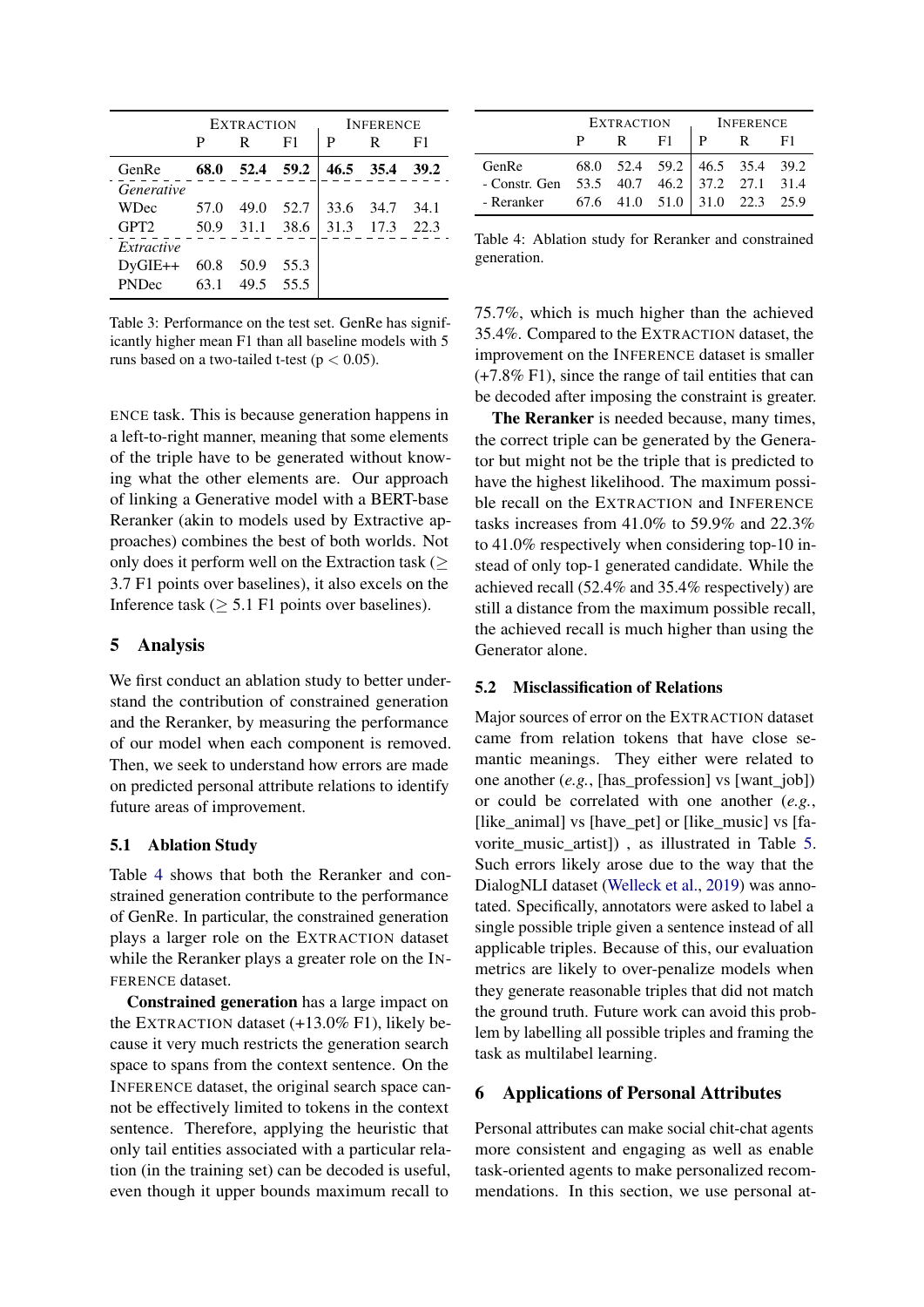<span id="page-6-0"></span>

|                   |                          |      |      |      |                             | Top 3 Most Frequent (n)   |                                |
|-------------------|--------------------------|------|------|------|-----------------------------|---------------------------|--------------------------------|
| <b>Dataset</b>    | True Relation (n)        | P    | R    | F1   | <b>Predicted Relations</b>  | <b>True Tail Entities</b> | <b>Predicted Tail Entities</b> |
| <b>EXTRACTION</b> | [has_profession] $(274)$ | 83.8 | 62.0 | 71.3 | [has_profession] (189)      | teacher $(29)$            | nurse $(27)$                   |
|                   |                          |      |      |      | [employed_by_general] (30)  | nurse $(28)$              | real estate $(25)$             |
|                   |                          |      |      |      | [want_job] $(17)$           | real estate agent (25)    | teacher $(19)$                 |
|                   | [have_pet] $(149)$       | 97.3 | 55.0 | 70.3 | [have_pet] $(88)$           | $\log(55)$                | cat (32)                       |
|                   |                          |      |      |      | [have_family] $(18)$        | cat(45)                   | pets $(23)$                    |
|                   |                          |      |      |      | [like animal] $(12)$        | pets $(22)$               | dog(18)                        |
| <b>INFERENCE</b>  | [like food] $(77)$       | 46.7 | 41.6 | 44.0 | [like food] $(62)$          | pizza(18)                 | pizza(19)                      |
|                   |                          |      |      |      | [like activity] $(5)$       | onion $(9)$               | italian cuisine (10)           |
|                   |                          |      |      |      | [like animal] $(4)$         | italian (7)               | onion $(8)$                    |
|                   | [like music] $(71)$      | 40.8 | 23.9 | 30.2 | [like music] $(40)$         | jazz $(10)$               | the story so far $(12)$        |
|                   |                          |      |      |      | [favorite music artist] (9) | country $(9)$             | country $(8)$                  |
|                   |                          |      |      |      | [like activity] $(7)$       | rap $(6)$                 | jazz $(7)$                     |

Table 5: Some relations in EXTRACTION and INFERENCE datasets

tributes to improve chit-chat agent consistency and provide information for personalizing task-oriented dialogue agents.

# 6.1 Consistency in Chit-chat agents

PersonaChat [\(Zhang et al.,](#page-10-2) [2018\)](#page-10-2) was created to improve the personality consistency of open-domain chit-chat dialogue agents. PersonaChat was constructed by giving pairs of crowdworkers a set of English personal attribute related sentences and asking them to chat in a way that is congruent with those sentences. Models were then trained to generate dialogue responses that are in line with those expressed by crowdworkers using the provided persona information as context.

Methods We fine-tune the generative version of Blender 90M (a transformer-based model trained on multiple related tasks) on PersonaChat, which is currently the state-of-the-art generative model on this task [\(Roller et al.,](#page-9-11) [2020\)](#page-9-11) and uses personal attribute sentences to ground dialogue response generation. Building on Blender, we prepend a corresponding DialogNLI personal attribute before each utterance (*i.e.* +Per. Attr.), in order to better direct the model in generating a suitable response that is consistent with the set persona. This modification is relatively minimal to demonstrate the informativeness of personal attribute KG triples, while keeping the model architecture and hyperparameter fine-tuning the same as in the original work (details in Appendix [A.1\)](#page-11-4).

Metrics We follow [Roller et al.](#page-9-11) [\(2020\)](#page-9-11) and [Di](#page-8-10)[nan et al.](#page-8-10) [\(2019\)](#page-8-10). Metrics for +Per. Attr. setting consider both personal attributes and utterances. Hits@1 uses the hidden states of the generated output to select the most likely utterance amongst 20 candidates (the correct utterance and 19 randomly

chosen utterances from the corpus). Perplexity reflects the quality of the trained language model. F1 demonstrates the extent of the overlap between the generated sequence and the ground truth sequence.

<span id="page-6-1"></span>

|                |         | Hits@1 $\uparrow$ Perplexity $\downarrow$ F1 $\uparrow$ |         |
|----------------|---------|---------------------------------------------------------|---------|
| <b>Blender</b> | 32.3    | 11.3                                                    | 20.4    |
| $+$ Per. Attr. | $35.2*$ | $10.4*$                                                 | $20.6*$ |

Table 6: Effects of using personal attributes to augment Blender on Personachat. Higher is better for Hits@1 and F1; lower is better for perplexity. \*Significantly different from Blender with 5 runs based on a two-tailed t-test  $(p<0.05)$ .

<span id="page-6-2"></span>

| Fact 1         | I love cats and have two cats                          |
|----------------|--------------------------------------------------------|
| Fact 2         | I've a hat collection of over 1000 hats.               |
| <b>Blender</b> | My cats names are all the hats i have                  |
| + Per. Attr.   | My cats are called kitties                             |
| Fact 1         | I am a doctor.                                         |
| Fact 2         | My daughter is a child prodigy.                        |
| <b>Blender</b> | My daughter is prodigy so she gets a lot of accidents. |
| + Per. Attr.   | I've seen a lot of accidents.                          |

Table 7: Examples of incorrect utterances generated by Blender by mixing up two facts, which are avoided by our Blender + Per. Attr. model

Results As shown in Table [6,](#page-6-1) including personal attributes can improve performance on the PersonaChat task. An inspection of the generated utterances suggests that including personal attributes into Blender can more effectively inform the model which persona statement to focus on during generation. This can prevent Blender from including information in irrelevant persona statements (*e.g.* by mixing up facts from two unrelated persona statements), as in Table [7.](#page-6-2)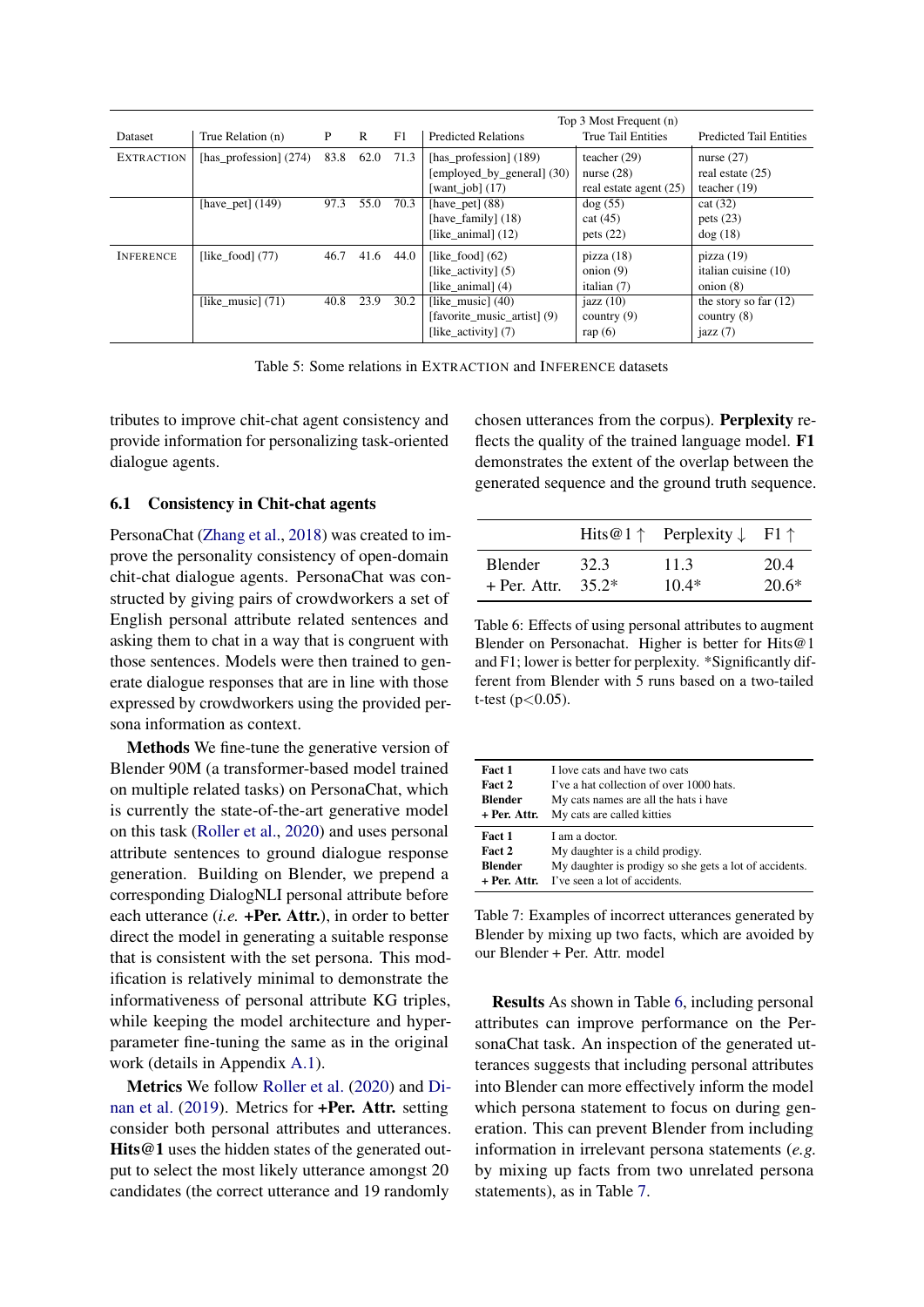<span id="page-7-0"></span>

| Dataset                              | Domains                                         | #Unique<br>features |
|--------------------------------------|-------------------------------------------------|---------------------|
| <b>Durs</b>                          | Restaurants, Movies,<br>Music, Sports,          | 5583                |
| Ours                                 | Recreation, Shopping<br>Restaurants <i>only</i> | 206                 |
| Joshi et al. (2017)                  | <b>Restaurants</b>                              | 30                  |
| Mo et al. (2017)<br>Lu et al. (2019) | Restaurants<br>Shopping                         | 10                  |

Table 8: Domains covered by various datasets for personalizing task-oriented dialogue. #Uniques features refers to the number of unique attribute-values (*e.g.* the specific food people like) that can be used for personalization.

#### 6.2 Personalization in Task-oriented dialogue

While personalization has been incorporated into single-task settings [\(Joshi et al.,](#page-8-6) [2017;](#page-8-6) [Mo et al.,](#page-9-3) [2017;](#page-9-3) [Luo et al.,](#page-8-7) [2019;](#page-8-7) [Lu et al.,](#page-8-8) [2019;](#page-8-8) [Pei et al.,](#page-9-4) [2021\)](#page-9-4), there has been no attempt for personalization in multi-task settings. This is against the background in which multi-task dialogue is rapidly becoming the standard in task-oriented dialogue evaluation [\(Byrne et al.,](#page-8-11) [2019;](#page-8-11) [Rastogi et al.,](#page-9-12) [2019;](#page-9-12) [Zang et al.,](#page-10-8) [2020;](#page-10-8) [Shalyminov et al.,](#page-9-13) [2020\)](#page-9-13). To overcome this gap, we show how our dataset can lay a foundational building block for personalization in multi-task dialogue.

Methods We used several popular datasets on multi-task task-oriented dialogue [\(Zang et al.,](#page-10-8) [2020;](#page-10-8) [Shalyminov et al.,](#page-9-13) [2020;](#page-9-13) [Byrne et al.,](#page-8-11) [2019;](#page-8-11) [Ras](#page-9-12)[togi et al.,](#page-9-12) [2019\)](#page-9-12). From each dataset, we manually observed its tasks and categorized them into several overarching domains, as shown in Table [8.](#page-7-0) We then created a mapping between the various domains and datasets available for personalizing task-oriented dialogue (including ours). Domains that are not supported by any dataset are omitted.

Results Compared to existing datasets in Table [8,](#page-7-0) our dataset is capable of personalizing recommendations in a much larger number of domains. These domains include restaurants and shopping, which have been explored by existing datasets, as well as movies, music, sports and recreation, which have thus far been overlooked. For domains that have been previously explored, such as restaurants, our dataset contains a more diverse set of possible personal attribute values (*e.g.* the foods people like), which can support it to personalize recommendations in more realistic manners.

# 7 Related Work

Personal Attribute Extraction: Most work on extracting personal attributes from natural language [\(Pappu and Rudnicky,](#page-9-14) [2014;](#page-9-14) [Mazaré et al.,](#page-9-1) [2018;](#page-9-1) [Wu et al.,](#page-10-3) [2019;](#page-10-3) [Tigunova et al.,](#page-9-15) [2019,](#page-9-15) [2020\)](#page-9-16) employed distant supervision approaches using heuristics and hand-crafted templates, which have poor recall. In contrast, we use a strong supervision approach in which triples were manually annotated. [Li et al.](#page-8-0) [\(2014\)](#page-8-0) and [Yu et al.](#page-10-6) [\(2020\)](#page-10-6) attempted to extract personal information from dialogue using a strongly supervised paradigm. However, they focused on demographic attributes as well as interpersonal relationships, which contrast with our focus on what people own and like. [Li et al.](#page-8-0) [\(2014\)](#page-8-0) used SVMs to classify relations and CRFs to perform slot filling of entities while [Yu et al.](#page-10-6) [\(2020\)](#page-10-6) used BERT to identify relations between given entities. Generating KG triple using Language Models: Autoregressive language models have been applied to a wide range of tasks involving the generation of data with similar structures as personal attribute KG triples, including dialogue state tracking [\(Hosseini-Asl et al.,](#page-8-12) [2020\)](#page-8-12) and commonsense KG completion [\(Bosselut et al.,](#page-8-13) [2019\)](#page-8-13). The most similar application is [Alt et al.](#page-8-14) [\(2019\)](#page-8-14), which used the original GPT model [\(Radford and Narasimhan,](#page-9-17) [2018\)](#page-9-17) for relation classification. Their task formulation involves identifying a specific relation (out of around 30 possible options) for two given entities. On the other hand, our tasks seek to identify not only the relation, but also the head and tail entities, which have potentially open vocabulary requirements, which makes them much harder.

### 8 Conclusion

In conclusion, we propose the novel tasks of extracting and inferring personal attributes from dialogue and carefully analyze the linguistic demands of these tasks. To meet the challenges of our tasks, we present GenRe, a model which combines constrained attribute generation and re-ranking on top of pre-trained language models. GenRe achieves the best performance vs. established Relation Extraction baselines on the Extraction task ( $\geq 3.7$ ) F1 points) as well as the more challenging INFER-ENCE task that involves lexical and commonsense inferences ( $\geq 5.1$  F1 points). Together, our work contributes an important step towards realizing the potential of personal attributes in personalization of social chit-chat and task-oriented dialogue agents.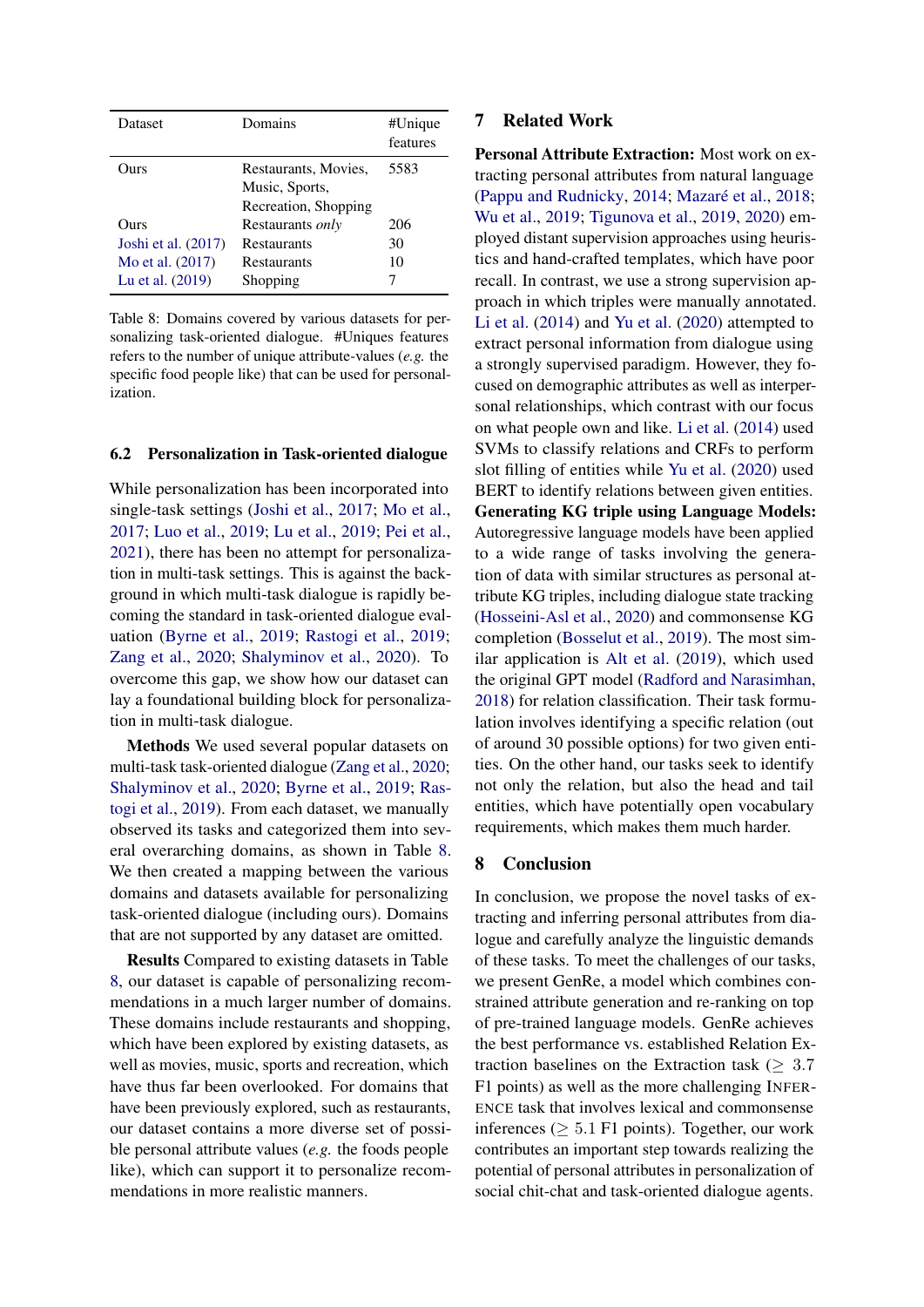## Acknowledgments

We thank Noah Smith, Waleed Ammar, Massimilliano Ciaramita, Dongqi Su, Weizhe Lin and many others at UW-NLP and beyond for insight discussions.

## Ethics and Broader Impact

Privacy in real world applications We inspected a selection of the Dialog NLI dataset to ensure it contains no real names, personally-identifying information or offensive content. Because our task involves extracting and inferring personal attributes, real-world users should be given the option to disallow particular types of relations from being collected and/or used for downstream applications. Users should also be given the freedom to delete their collected personal attributes. A further step might be to restrict the extraction and storage of personal attributes to only local devices using differential privacy and federated learning techniques.

### References

- <span id="page-8-14"></span>Christoph Alt, Marc Hübner, and Leonhard Hennig. 2019. [Improving relation extraction by pre-trained](https://openreview.net/forum?id=BJgrxbqp67) [language representations.](https://openreview.net/forum?id=BJgrxbqp67) In *Automated Knowledge Base Construction (AKBC)*.
- <span id="page-8-13"></span>Antoine Bosselut, Hannah Rashkin, Maarten Sap, Chaitanya Malaviya, Asli Çelikyilmaz, and Yejin Choi. 2019. Comet: Commonsense transformers for automatic knowledge graph construction. In *Proceedings of the 57th Annual Meeting of the Association for Computational Linguistics (ACL)*.
- <span id="page-8-11"></span>Bill Byrne, Karthik Krishnamoorthi, Chinnadhurai Sankar, Arvind Neelakantan, Daniel Duckworth, Semih Yavuz, Ben Goodrich, Amit Dubey, Kyu-Young Kim, and Andy Cedilnik. 2019. Taskmaster-1: Toward a realistic and diverse dialog dataset.
- <span id="page-8-10"></span>Emily Dinan, Varvara Logacheva, Valentin Malykh, Alexander Miller, Kurt Shuster, Jack Urbanek, Douwe Kiela, Arthur Szlam, Iulian Serban, Ryan Lowe, Shrimai Prabhumoye, Alan W Black, Alexander Rudnicky, Jason Williams, Joelle Pineau, Mikhail Burtsev, and Jason Weston. 2019. [The sec](http://arxiv.org/abs/1902.00098)[ond conversational intelligence challenge \(convai2\).](http://arxiv.org/abs/1902.00098)
- <span id="page-8-9"></span>Christiane Fellbaum. 1998. *WordNet: An Electronic Lexical Database*. Bradford Books.
- <span id="page-8-1"></span>Aidan Hogan, Eva Blomqvist, Michael Cochez, Claudia d'Amato, Gerard de Melo, Claudio Gutierrez, José Emilio Labra Gayo, Sabrina Kirrane, Sebastian Neumaier, Axel Polleres, Roberto Navigli, Axel-Cyrille Ngonga Ngomo, Sabbir M. Rashid, Anisa Rula, Lukas Schmelzeisen, Juan Sequeda, Steffen

Staab, and Antoine Zimmermann. 2021. [Knowledge](http://arxiv.org/abs/2003.02320) [graphs.](http://arxiv.org/abs/2003.02320)

- <span id="page-8-12"></span>Ehsan Hosseini-Asl, Bryan McCann, Chien-Sheng Wu, Semih Yavuz, and Richard Socher. 2020. [A simple](http://arxiv.org/abs/2005.00796) [language model for task-oriented dialogue.](http://arxiv.org/abs/2005.00796)
- <span id="page-8-6"></span>Chaitanya K. Joshi, Fei Mi, and Boi Faltings. 2017. [Personalization in goal-oriented dialog.](http://arxiv.org/abs/1706.07503)
- <span id="page-8-5"></span>Rik Koncel-Kedziorski, Dhanush Bekal, Yi Luan, Mirella Lapata, and Hannaneh Hajishirzi. 2019. [Text Generation from Knowledge Graphs with](https://doi.org/10.18653/v1/N19-1238) [Graph Transformers.](https://doi.org/10.18653/v1/N19-1238) In *Proceedings of the 2019 Conference of the North American Chapter of the Association for Computational Linguistics: Human Language Technologies, Volume 1 (Long and Short Papers)*, pages 2284–2293, Minneapolis, Minnesota. Association for Computational Linguistics.
- <span id="page-8-3"></span>Aaron W. Li, Veronica Jiang, Steven Y. Feng, Julia Sprague, Wei Zhou, and Jesse Hoey. 2020. [Aloha:](https://doi.org/10.1609/aaai.v34i05.6328) [Artificial learning of human attributes for dialogue](https://doi.org/10.1609/aaai.v34i05.6328) [agents.](https://doi.org/10.1609/aaai.v34i05.6328) *Proceedings of the AAAI Conference on Artificial Intelligence*, 34(05):8155–8163.
- <span id="page-8-2"></span>Jiwei Li, Michel Galley, Chris Brockett, Georgios Spithourakis, Jianfeng Gao, and Bill Dolan. 2016. [A](https://doi.org/10.18653/v1/P16-1094) [persona-based neural conversation model.](https://doi.org/10.18653/v1/P16-1094) In *Proceedings of the 54th Annual Meeting of the Association for Computational Linguistics (Volume 1: Long Papers)*, pages 994–1003, Berlin, Germany. Association for Computational Linguistics.
- <span id="page-8-0"></span>X. Li, G. Tur, D. Hakkani-Tür, and Q. Li. 2014. [Personal knowledge graph population from user](https://doi.org/10.1109/SLT.2014.7078578) [utterances in conversational understanding.](https://doi.org/10.1109/SLT.2014.7078578) In *2014 IEEE Spoken Language Technology Workshop (SLT)*, pages 224–229.
- <span id="page-8-8"></span>Yichao Lu, Manisha Srivastava, Jared Kramer, Heba Elfardy, Andrea Kahn, Song Wang, and Vikas Bhardwaj. 2019. [Goal-oriented end-to-end conversational](https://doi.org/10.18653/v1/N19-2007) [models with profile features in a real-world setting.](https://doi.org/10.18653/v1/N19-2007) In *Proceedings of the 2019 Conference of the North American Chapter of the Association for Computational Linguistics: Human Language Technologies, Volume 2 (Industry Papers)*, pages 48–55, Minneapolis, Minnesota. Association for Computational Linguistics.
- <span id="page-8-7"></span>Liangchen Luo, Wenhao Huang, Qi Zeng, Zaiqing Nie, and Xu Sun. 2019. [Learning personalized end-to](https://doi.org/10.1609/aaai.v33i01.33016794)[end goal-oriented dialog.](https://doi.org/10.1609/aaai.v33i01.33016794) *Proceedings of the AAAI Conference on Artificial Intelligence*, 33(01):6794– 6801.
- <span id="page-8-4"></span>Bodhisattwa Prasad Majumder, Harsh Jhamtani, Taylor Berg-Kirkpatrick, and Julian McAuley. 2020. [Like hiking? you probably enjoy nature: Persona](https://doi.org/10.18653/v1/2020.emnlp-main.739)[grounded dialog with commonsense expansions.](https://doi.org/10.18653/v1/2020.emnlp-main.739) In *Proceedings of the 2020 Conference on Empirical Methods in Natural Language Processing (EMNLP)*, pages 9194–9206, Online. Association for Computational Linguistics.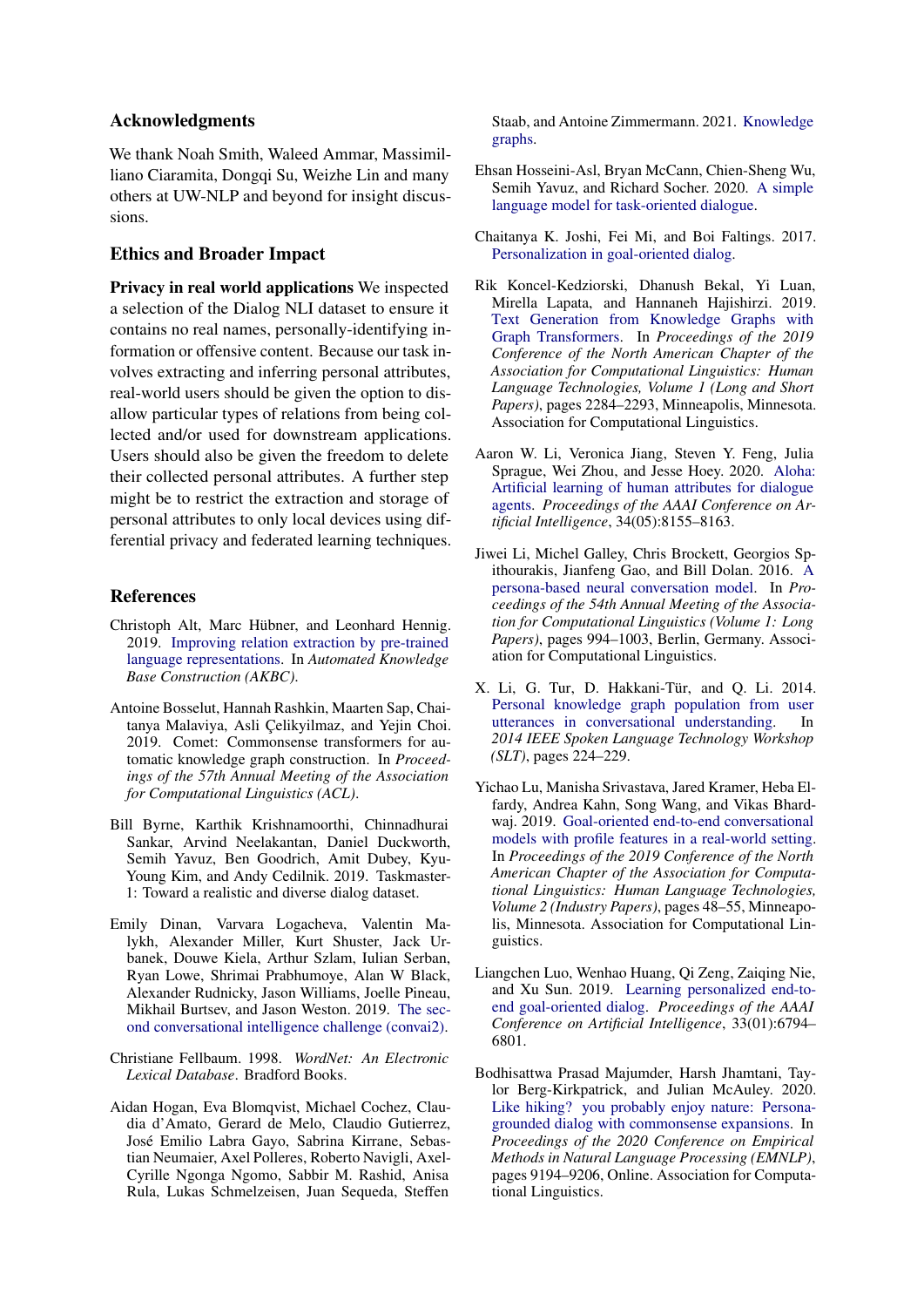- <span id="page-9-1"></span>Pierre-Emmanuel Mazaré, Samuel Humeau, Martin Raison, and Antoine Bordes. 2018. [Training mil](https://doi.org/10.18653/v1/D18-1298)[lions of personalized dialogue agents.](https://doi.org/10.18653/v1/D18-1298) In *Proceedings of the 2018 Conference on Empirical Methods in Natural Language Processing*, pages 2775–2779, Brussels, Belgium. Association for Computational Linguistics.
- <span id="page-9-18"></span>A. H. Miller, W. Feng, A. Fisch, J. Lu, D. Batra, A. Bordes, D. Parikh, and J. Weston. 2017. Parlai: A dialog research software platform. *arXiv preprint arXiv:1705.06476*.
- <span id="page-9-3"></span>Kaixiang Mo, Shuangyin Li, Yu Zhang, Jiajun Li, and Qiang Yang. 2017. [Personalizing a dialogue system](http://arxiv.org/abs/1610.02891) [with transfer reinforcement learning.](http://arxiv.org/abs/1610.02891)
- <span id="page-9-2"></span>Seungwhan Moon, Pararth Shah, Anuj Kumar, and Rajen Subba. 2019. [OpenDialKG: Explainable conver](https://doi.org/10.18653/v1/P19-1081)[sational reasoning with attention-based walks over](https://doi.org/10.18653/v1/P19-1081) [knowledge graphs.](https://doi.org/10.18653/v1/P19-1081) In *Proceedings of the 57th Annual Meeting of the Association for Computational Linguistics*, pages 845–854, Florence, Italy. Association for Computational Linguistics.
- <span id="page-9-7"></span>Tapas Nayak and Hwee Tou Ng. 2020. [Effective mod](https://doi.org/10.1609/aaai.v34i05.6374)[eling of encoder-decoder architecture for joint entity](https://doi.org/10.1609/aaai.v34i05.6374) [and relation extraction.](https://doi.org/10.1609/aaai.v34i05.6374) *Proceedings of the AAAI Conference on Artificial Intelligence*, 34(05):8528– 8535.
- <span id="page-9-8"></span>Joakim Nivre, Marie-Catherine de Marneffe, Filip Ginter, Yoav Goldberg, Jan Hajič, Christopher D. Manning, Ryan McDonald, Slav Petrov, Sampo Pyysalo, Natalia Silveira, Reut Tsarfaty, and Daniel Zeman. 2016. [Universal Dependencies v1: A multilingual](https://www.aclweb.org/anthology/L16-1262) [treebank collection.](https://www.aclweb.org/anthology/L16-1262) In *Proceedings of the Tenth International Conference on Language Resources and Evaluation (LREC'16)*, pages 1659–1666, Portorož, Slovenia. European Language Resources Association (ELRA).
- <span id="page-9-14"></span>Aasish Pappu and Alexander Rudnicky. 2014. [Knowl](https://doi.org/10.3115/v1/W14-4326)[edge acquisition strategies for goal-oriented dialog](https://doi.org/10.3115/v1/W14-4326) [systems.](https://doi.org/10.3115/v1/W14-4326) In *Proceedings of the 15th Annual Meeting of the Special Interest Group on Discourse and Dialogue (SIGDIAL)*, pages 194–198, Philadelphia, PA, U.S.A. Association for Computational Linguistics.
- <span id="page-9-4"></span>Jiahuan Pei, Pengjie Ren, and Maarten de Rijke. 2021. A cooperative memory network for personalized task-oriented dialogue systems with incomplete user profiles. *arXiv preprint arXiv:2102.08322*.
- <span id="page-9-10"></span>Fabio Petroni, Tim Rocktäschel, Sebastian Riedel, Patrick Lewis, Anton Bakhtin, Yuxiang Wu, and Alexander Miller. 2019. [Language models as knowl](https://doi.org/10.18653/v1/D19-1250)[edge bases?](https://doi.org/10.18653/v1/D19-1250) In *Proceedings of the 2019 Conference on Empirical Methods in Natural Language Processing and the 9th International Joint Conference on Natural Language Processing (EMNLP-IJCNLP)*, pages 2463–2473, Hong Kong, China. Association for Computational Linguistics.
- <span id="page-9-19"></span>Martin F Porter. 1980. An algorithm for suffix stripping. *Program*, 14(3):130–137.
- <span id="page-9-0"></span>Qiao Qian, Minlie Huang, Haizhou Zhao, Jingfang Xu, and Xiaoyan Zhu. 2018. [Assigning personal](https://doi.org/10.24963/ijcai.2018/595)[ity/profile to a chatting machine for coherent con](https://doi.org/10.24963/ijcai.2018/595)[versation generation.](https://doi.org/10.24963/ijcai.2018/595) In *Proceedings of the Twenty-Seventh International Joint Conference on Artificial Intelligence, IJCAI-18*, pages 4279–4285. International Joint Conferences on Artificial Intelligence Organization.
- <span id="page-9-17"></span>A. Radford and Karthik Narasimhan. 2018. Improving language understanding by generative pre-training.
- <span id="page-9-12"></span>Abhinav Rastogi, Xiaoxue Zang, Srinivas Sunkara, Raghav Gupta, and Pranav Khaitan. 2019. Towards scalable multi-domain conversational agents: The schema-guided dialogue dataset. *arXiv preprint arXiv:1909.05855*.
- <span id="page-9-11"></span>Stephen Roller, Emily Dinan, Naman Goyal, Da Ju, Mary Williamson, Yinhan Liu, Jing Xu, Myle Ott, Kurt Shuster, Eric M. Smith, Y-Lan Boureau, and Jason Weston. 2020. [Recipes for building an open](http://arxiv.org/abs/2004.13637)[domain chatbot.](http://arxiv.org/abs/2004.13637)
- <span id="page-9-13"></span>Igor Shalyminov, Alessandro Sordoni, Adam Atkinson, and Hannes Schulz. 2020. [Fast domain adaptation](https://www.microsoft.com/en-us/research/publication/fast-domain-adaptation-for-goal-oriented-dialogue-using-a-hybrid-generative-retrieval-transformer/) [for goal-oriented dialogue using a hybrid generative](https://www.microsoft.com/en-us/research/publication/fast-domain-adaptation-for-goal-oriented-dialogue-using-a-hybrid-generative-retrieval-transformer/)[retrieval transformer.](https://www.microsoft.com/en-us/research/publication/fast-domain-adaptation-for-goal-oriented-dialogue-using-a-hybrid-generative-retrieval-transformer/) In *2020 IEEE International Conference on Acoustics, Speech and Signal Processing (ICASSP)*.
- <span id="page-9-9"></span>Robyn Speer, Joshua Chin, and Catherine Havasi. 2017. Conceptnet 5.5: An open multilingual graph of general knowledge. In *Proceedings of the Thirty-First AAAI Conference on Artificial Intelligence*, AAAI'17, page 4444–4451. AAAI Press.
- <span id="page-9-15"></span>Anna Tigunova, Andrew Yates, Paramita Mirza, and Gerhard Weikum. 2019. [Listening between the](http://arxiv.org/abs/1904.10887) [lines: Learning personal attributes from conversa](http://arxiv.org/abs/1904.10887)[tions.](http://arxiv.org/abs/1904.10887)
- <span id="page-9-16"></span>Anna Tigunova, Andrew Yates, Paramita Mirza, and Gerhard Weikum. 2020. [CHARM: Inferring per](https://doi.org/10.18653/v1/2020.emnlp-main.434)[sonal attributes from conversations.](https://doi.org/10.18653/v1/2020.emnlp-main.434) In *Proceedings of the 2020 Conference on Empirical Methods in Natural Language Processing (EMNLP)*, pages 5391–5404, Online. Association for Computational Linguistics.
- <span id="page-9-6"></span>David Wadden, Ulme Wennberg, Yi Luan, and Hannaneh Hajishirzi. 2019. [Entity, relation, and event](https://doi.org/10.18653/v1/D19-1585) [extraction with contextualized span representations.](https://doi.org/10.18653/v1/D19-1585) In *Proceedings of the 2019 Conference on Empirical Methods in Natural Language Processing and the 9th International Joint Conference on Natural Language Processing (EMNLP-IJCNLP)*, pages 5784– 5789, Hong Kong, China. Association for Computational Linguistics.
- <span id="page-9-5"></span>Sean Welleck, Jason Weston, Arthur Szlam, and Kyunghyun Cho. 2019. [Dialogue natural language](https://doi.org/10.18653/v1/P19-1363)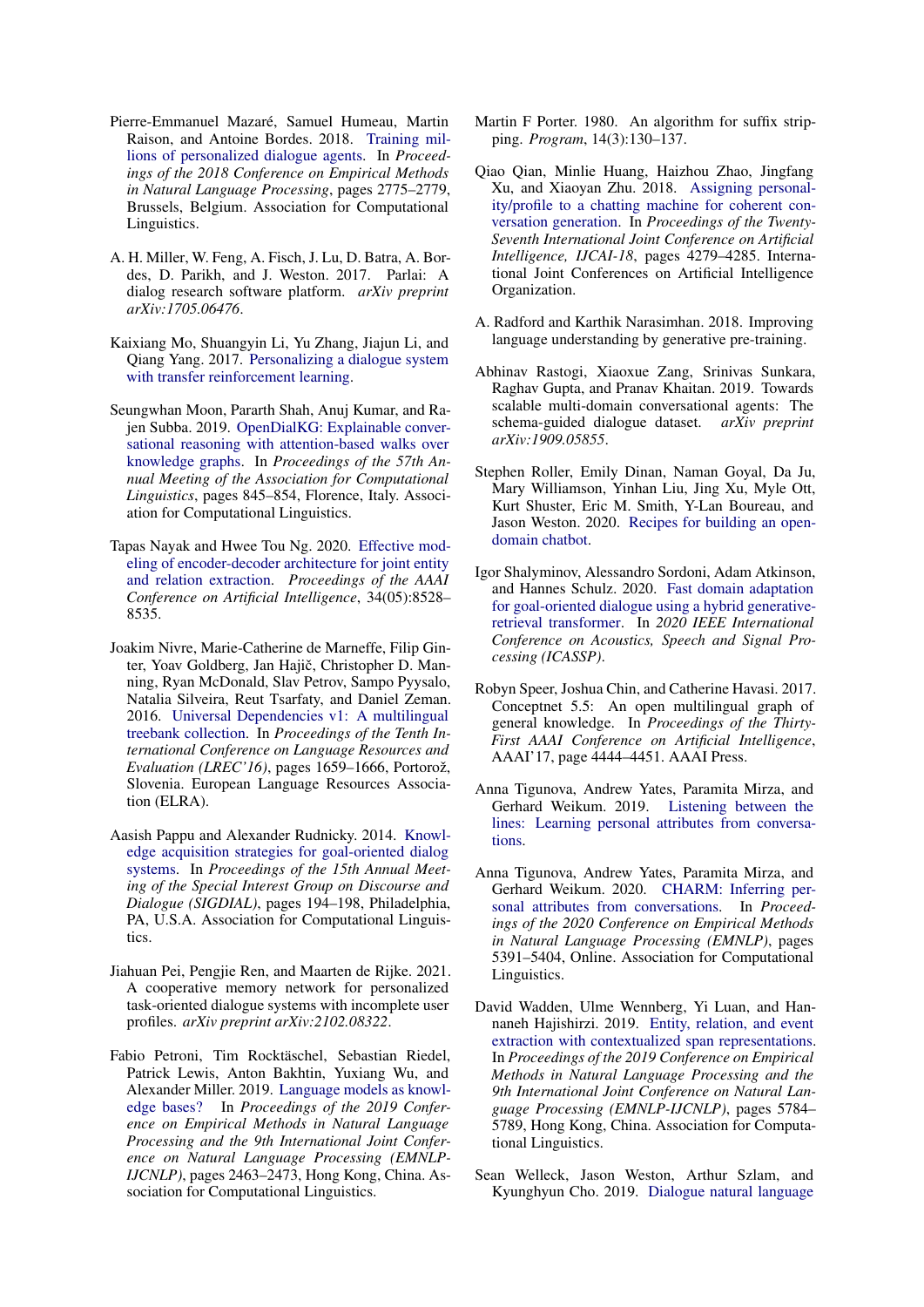[inference.](https://doi.org/10.18653/v1/P19-1363) In *Proceedings of the 57th Annual Meeting of the Association for Computational Linguistics*, pages 3731–3741, Florence, Italy. Association for Computational Linguistics.

- <span id="page-10-3"></span>Chien-Sheng Wu, Andrea Madotto, Zhaojiang Lin, Peng Xu, and Pascale Fung. 2019. Getting to know you: User attribute extraction from dialogues. *arXiv preprint arXiv:1908.04621*.
- <span id="page-10-7"></span>Hongbin Ye, Ningyu Zhang, Shumin Deng, Mosha Chen, Chuanqi Tan, Fei Huang, and Huajun Chen. 2021. [Contrastive triple extraction with generative](http://arxiv.org/abs/2009.06207) [transformer.](http://arxiv.org/abs/2009.06207)
- <span id="page-10-6"></span>Dian Yu, Kai Sun, Claire Cardie, and Dong Yu. 2020. [Dialogue-based relation extraction.](https://doi.org/10.18653/v1/2020.acl-main.444) In *Proceedings of the 58th Annual Meeting of the Association for Computational Linguistics*, pages 4927–4940, Online. Association for Computational Linguistics.
- <span id="page-10-8"></span>Xiaoxue Zang, Abhinav Rastogi, Srinivas Sunkara, Raghav Gupta, Jianguo Zhang, and Jindong Chen. 2020. Multiwoz 2.2: A dialogue dataset with additional annotation corrections and state tracking baselines. In *Proceedings of the 2nd Workshop on Natural Language Processing for Conversational AI, ACL 2020*, pages 109–117.
- <span id="page-10-2"></span>Saizheng Zhang, Emily Dinan, Jack Urbanek, Arthur Szlam, Douwe Kiela, and Jason Weston. 2018. [Per](https://doi.org/10.18653/v1/P18-1205)[sonalizing dialogue agents: I have a dog, do you](https://doi.org/10.18653/v1/P18-1205) [have pets too?](https://doi.org/10.18653/v1/P18-1205) In *Proceedings of the 56th Annual Meeting of the Association for Computational Linguistics (Volume 1: Long Papers)*, pages 2204– 2213, Melbourne, Australia. Association for Computational Linguistics.
- <span id="page-10-4"></span>Yuhao Zhang, Victor Zhong, Danqi Chen, Gabor Angeli, and Christopher D. Manning. 2017. [Position](https://nlp.stanford.edu/pubs/zhang2017tacred.pdf)[aware attention and supervised data improve slot](https://nlp.stanford.edu/pubs/zhang2017tacred.pdf) [filling.](https://nlp.stanford.edu/pubs/zhang2017tacred.pdf) In *Proceedings of the 2017 Conference on Empirical Methods in Natural Language Processing (EMNLP 2017)*, pages 35–45.
- <span id="page-10-0"></span>Yinhe Zheng, Guanyi Chen, Minlie Huang, Song Liu, and Xuan Zhu. 2020a. [Personalized dialogue gener](http://arxiv.org/abs/1901.09672)[ation with diversified traits.](http://arxiv.org/abs/1901.09672)
- <span id="page-10-1"></span>Yinhe Zheng, Rongsheng Zhang, Minlie Huang, and Xiaoxi Mao. 2020b. [A pre-training based personal](https://doi.org/10.1609/aaai.v34i05.6518)[ized dialogue generation model with persona-sparse](https://doi.org/10.1609/aaai.v34i05.6518) [data.](https://doi.org/10.1609/aaai.v34i05.6518) *Proceedings of the AAAI Conference on Artificial Intelligence*, 34(05):9693–9700.
- <span id="page-10-5"></span>Xuhui Zhou, Yue Zhang, Leyang Cui, and Dandan Huang. 2020. [Evaluating commonsense in pre](https://doi.org/10.1609/aaai.v34i05.6523)[trained language models.](https://doi.org/10.1609/aaai.v34i05.6523) *Proceedings of the AAAI Conference on Artificial Intelligence*, 34(05):9733– 9740.